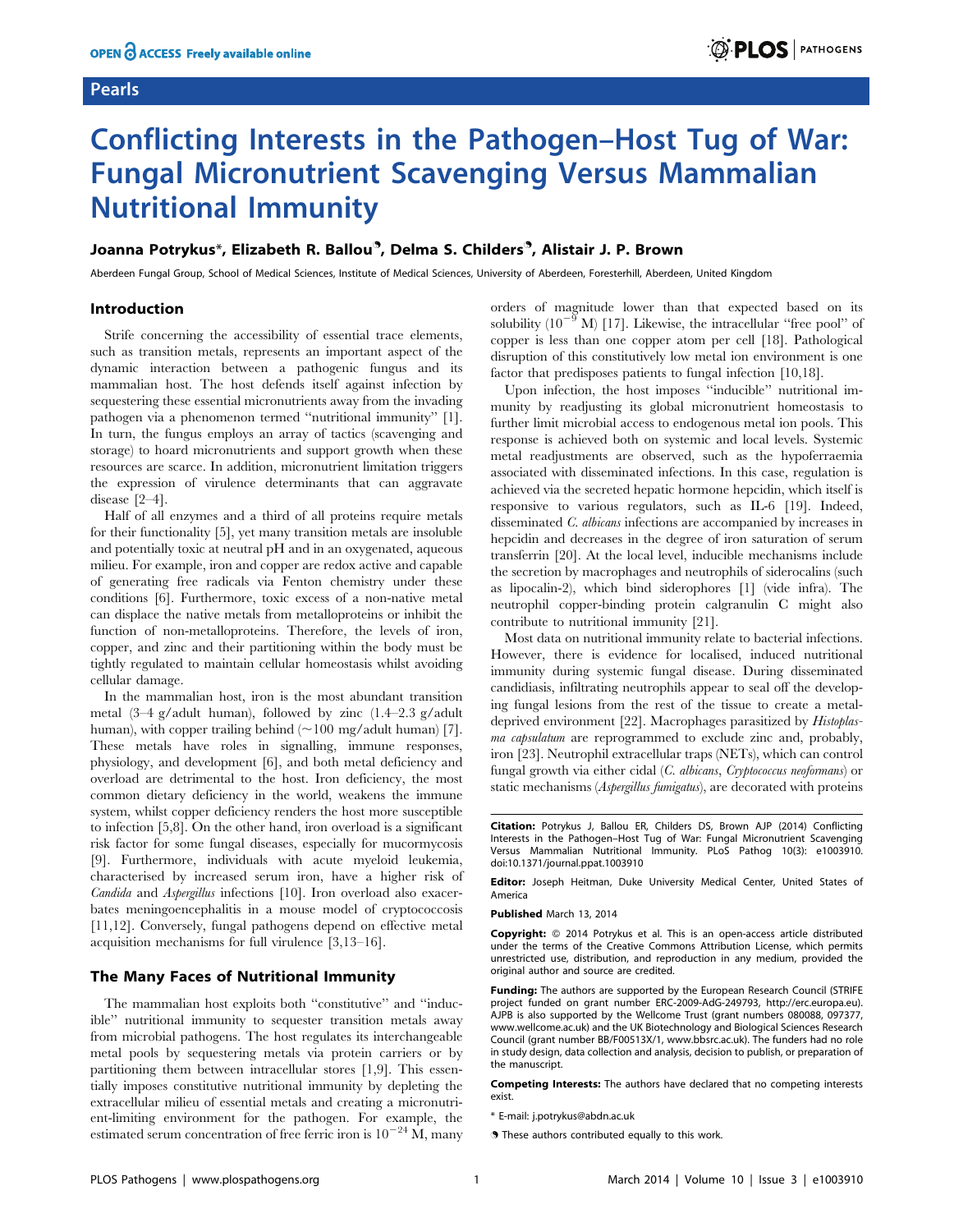such as the zinc-scavenging calprotectin [24]. Furthermore, the release of the polymorphonuclear leukocyte protein lactoferrin at sites of infection inhibits the growth of C. albicans and A. fumigatus, presumably by inducing localized iron deprivation [25].

Metal deprivation is not the only means by which the host manipulates micronutrient levels to contain an infection. A contrasting mechanism, involving the ''poisoning'' of microbes with excess metal ions, is gaining attention in the literature [16]. An elegant example is the case of copper poisoning during Cr. neoformans infection, where copper redistribution in alveolar macrophages is countered by expression of fungal metallothioneins sequestering the toxic excess of metal [16].

# Overcoming Host Nutritional Defences—Many Tricks up the Fungal Sleeve

Fungi exploit many mechanisms to scavenge metal ions from different substrates, adjusting their metal acquisition machinery as required [26]. The molecular mechanics that underlie metal sensing remain unclear [5], and the regulatory networks that control metal acquisition systems are complex, responding not just to micronutrient availability but also to environmental cues such as carbon source, hypoxia, and pH. These are reviewed elsewhere (e.g., [2,3,14]). Here, we summarise the fungal micronutrient acquisition pathways themselves and discuss how they respond to nutritional immunity.

# Multiple acquisition pathways

Low and high affinity fungal transporters have been characterised for copper and zinc, but little is known about the acquisition of these metals in vivo. Notable exceptions include the Pra1/Zrt1-based zinc uptake system in C. albicans [27] and copper acquisition by Cr. neoformans via CTR1 and CTR4 [16,28]. In contrast, iron acquisition is relatively well researched.

Complex iron homeostasis within the host involves a plethora of storage proteins (e.g., ferritin), carrier proteins (e.g., transferrin, lactoferrin), and the machinery for senescent red blood cell recycling [6]. The continual transfer of iron between various body compartments provides potential targets for fungal interference. To access iron, fungi employ: (1) a reductive iron acquisition (RIA) pathway, comprising a permease and a multicopper oxidase for high-affinity ferric import; (2) siderophore transporters for endogenous or exogenous siderophores; (3) secreted and cell surface reductants; and (4) the endocytic pathway for haem internalisation, in conjunction with intracellular haem oxygenase-1 (Hmx1) for haem iron extraction (Figure 1). Not all of these pathways are present in all fungi. For example, A. fumigatus mainly exploits endogenous siderophores for iron scavenging and also possesses the RIA system (FtrA/FetC), but only the former pathway is required for virulence [29]. C. albicans utilizes RIA (Ftr1/Fet3 and additional Ftr1/ferroxidase-homologue combinations), xenosiderophore transport (Sit1 transporter), and haem acquisition (Rbt5 and other receptors) [30]. Cr. neoformans relies on RIA (Cft1/Cfo1), a xenosiderophore transporter (Sit1), secreted and extracellular reductants (3-hydroxyanthranilic acid, melanin), and haem acquisition (Cig1) [11]. H. capsulatum employs RIA (Ftr1/Fet3), produces and internalises siderophores, secretes gamma-glutamyltransferase and glutathione-dependent ferric reductase, and utilizes haem (Figure 1) [15,21].

Certain substrates require specialised surface receptors. For example, C. albicans uses the protein Als3 for ferritin iron and the Rbt5 receptor (and other CFEM-type receptors) for haemoglobin and haem [30]. Als3 also acts as an adhesin and invasin. It is expressed during hyphal development, promoting the adhesion and host endocytosis of C. albicans cells. This suggests interesting interconnections between micronutrient availability and acquisition and other types of fungus–host interaction during disease progression. Haem is also readily utilised by Cr. neoformans via an uptake pathway that involves the secreted haemophore Cig1 [31]. In Rhizopus oryzae, the ferric reductase Ftr1 has been implicated in haem iron acquisition [32]. No specific uptake systems for haem, ferritin, or transferrin have been described for A. fumigatus, although, like H. capsulatum, this fungus uses secreted siderophores to chelate ferric iron from transferrin [15,33].

The various iron acquisition mechanisms seem to become prominent at different stages of infection. Accordingly, C. albicans requires Sit1 for epithelial escape, RIA for the establishment of disseminated bloodstream infections, and Hmx1 for sustaining deep-seated organ infections [13,30]. In contrast, H. capsulatum requires RIA during early infection stages and siderophore biosynthesis later in the infection process [34].

#### Scavenging

Siderophores are small organic molecules with ferric iron binding affinities of  $\sim 10^{30}$  M at neutral pH. Other than the carboxylate siderophore rhizoferrin found in zygomycetes (R. oryzae), all other known fungal siderophores are hydroxamates [21]. In  $H$ . capsulatum and  $A$ . fumigatus, the SID1/SIDA gene is required for the first dedicated step in siderophore biosynthesis. This gene plays a role in the later stages of H. *capsulatum* infection and is required for A. fumigatus virulence [15,29,34]. Furthermore, A. fumigatus produces secreted siderophores, as well as intracellular siderophores for hyphal and conidial iron storage [14]. Although C. albicans and Cr. neoformans do not produce their own siderophores, they can exploit hydroxamate-type xenosiderophores produced by other microorganisms [11,30].

It is important to emphasise that iron is not the only transition metal limiting to the fungus within the host environment. This is evident from the discovery that fungi also take advantage of induced secretory mechanisms to obtain non-ferric metal ions. For example, C. albicans possesses a dedicated zinc scavenging system, comprised of the secreted Pra1 ''zincophore'' and the Zrt1 transporter [27]. Additionally, methanobactin-like compounds, i.e., secreted scavengers of copper, have been discovered in Saccharomyces cerevisiae [35,36]. However, the prevalence of such molecules among fungal pathogens of mammals remains unknown.

#### Storage and conservation

In fungi, the intracellular storage of transition metals is not limited to vacuoles [7]. A. fumigatus produces intracellular siderophores for hyphal and conidial iron storage, and both intra- and extracellular siderophores are required for full virulence [14]. Ferritin-like genes have been identified in A. fumigatus and R. oryzae, but not in basidiomycetous genomes [26]. Copper hyperaccumulation by Cr. neoformans suggests the existence of copper storage mechanisms in this pathogen, which might promote fungal survival inside the macrophages (see above) [16,37].

When micronutrients are scarce, some fungi fine-tune their metabolism towards micronutrient conservation. For example, Cr. gattii and C. albicans respond to zinc restriction by downregulating zinc-dependent alcohol dehydrogenases to increase zinc availability for other metalloproteins [3,38]. Similarly, in A. fumigatus, C. albicans, and Cr. neoformans, iron-conserving mechanisms operate via the transcription factor HapX to downregulate genes in iron-consuming pathways, such as amino acid metabolism, tricarboxylic acid cycle, respiration, and haem biosynthesis [26].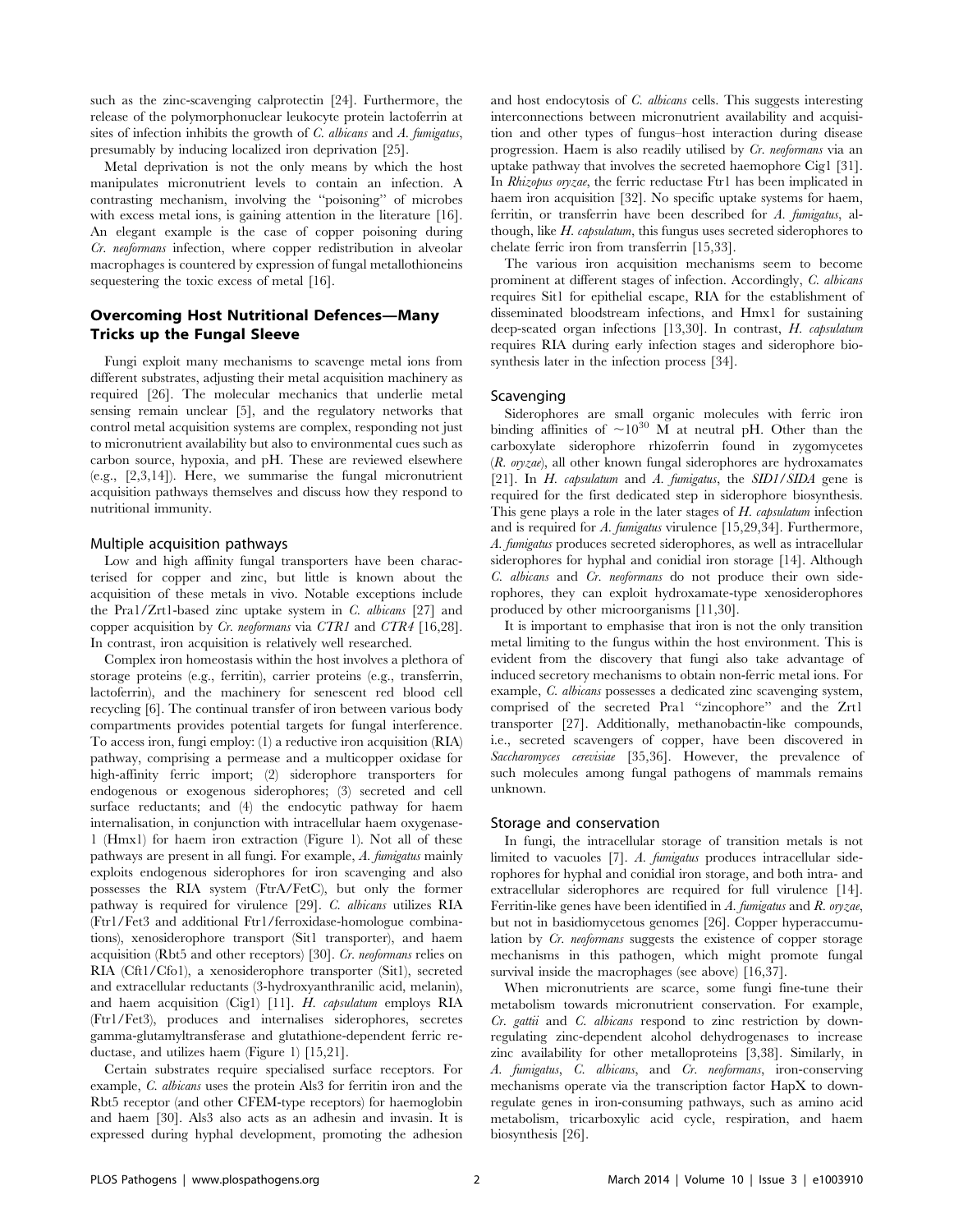

# Haem and Hb sequestration

Figure 1. Fungal iron scavenging competes with mammalian nutritional immunity. Pathogenic fungi employ different combinations of evolutionarily related strategies to acquire iron in the limiting microenvironments of the host. The figure focuses on those fungal species for which data are currently available. See text for details. Hb: haemoglobin, RIA: reductive iron acquisition, Afum: A. fumigatus, Calb: C. albicans, Cneo: Cr. neoformans, Hcap: H. capsulatum, Rory: R. oryzae. doi:10.1371/journal.ppat.1003910.g001

Autophagy, a major pathway for the bulk degradation of cytosolic components during nutrient starvation, might represent a non-conventional mechanism for recycling and conserving essential micronutrients to sustain hyphal growth in A. fumigatus, although its role in vivo is unverified. Other fungi, such as C. albicans, also undergo autophagy, but unlike in A. fumigatus, this phenomenon is not suppressed by zinc supplementation [39].

# Impact on virulence factors

As already stated, low metal concentrations induce the expression of fungal metal acquisition genes, which themselves are indispensable for host colonisation, dissemination, and virulence for many fungal pathogens [3,4,13–16]. Furthermore, pathogenic fungi can activate other virulence determinants in response to micronutrient limitation. For example, iron depletion induces capsule formation in Cryptococci, which allows the pathogens to escape recognition by the immune system [4,40]. As another example, iron deprivation of A. fumigatus results in the expression of the major surface allergen ribotoxin AspF1, which could potentiate allergic bronchopulmonary aspergillosis [2]. Thus, in the act of depriving fungal pathogens of nutrients to limit their growth, the host can trigger virulence factors that may exacerbate fungal disease.

# **Perspectives**

The metal tug of war between pathogen and host is a complex and dynamic process, with each party striving to procure and retain essential micronutrients. The great complexity of this interaction is only now being realised. It is becoming apparent that the host responds to infection by redirecting micronutrients via niche- and perhaps infection-stage–specific mechanisms to various ends, e.g., micronutrient limitation versus micronutrient poisoning. On the other hand, the apparent redundancy of some fungal metal acquisition mechanisms needs to be explored, and their essentiality to the different stages of pathogenesis remains to be established. Also, before we can start drawing global comparisons of metal homeostasis in fungal and bacterial infectious agents, more information is required about micronutrient warfare in fungal pathogens outside the small handful of established model organisms. The ultimate challenge will be to integrate the responses of host and pathogen into a holistic model that describes how the host modulates micronutrient homeostasis during